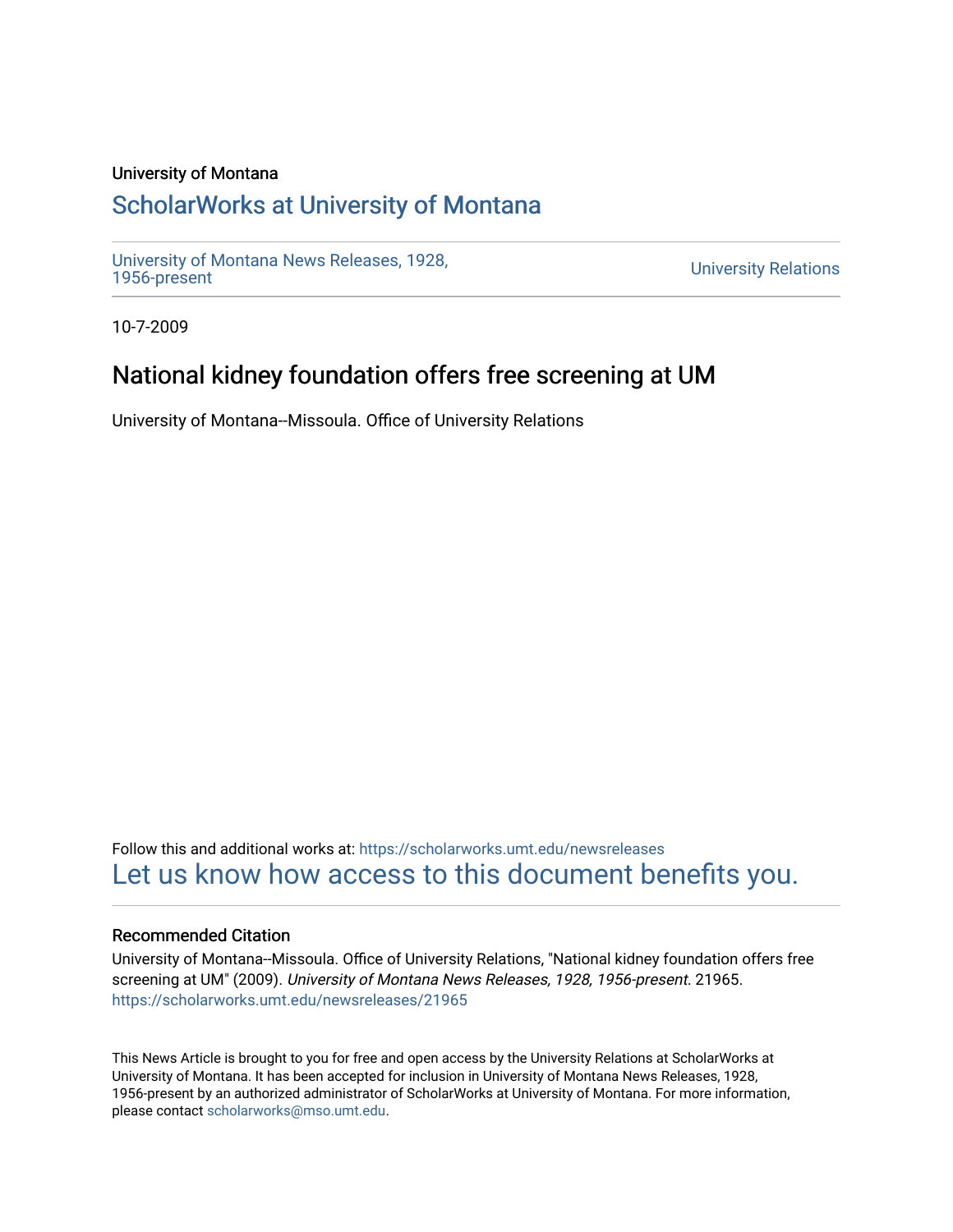

UNIVERSITY RELATIONS • MISSOULA. MT 59812 • 406.243.2522 • FAX: 406.243.4520

## <u>NEWS RELEASE</u>

Oct. 7, 2009

**Contact:** Doug Allington. associate professor. UM Department of Pharmacy Practice, 406-243- 2498. [douglas.allington@umontana.edu.](mailto:douglas.allington@umontana.edu)

#### **NATIONAL KIDNEY FOUNDATION OFFERS FREE SCREENING AT UM**

#### **MISSOULA -**

The regional chapter of the National Kidney Foundation will offer a free kidney health screening to area residents on Saturday, Oct. 24, at The University of Montana.

The screening is open to anyone at risk of kidney disease, including those with diabetes, high blood pressure or a family history of these conditions. It will include a health risk appraisal, blood pressure measurement and blood and urine tests.

The screening is co-sponsored by the UM Department of Pharmacy Practice in the Skaggs School of Pharmacy.

It will take place from 8:30 a.m. to 12:30 p.m. in the University Center. Registration is required and space is limited to the first 100 participants. To register, call 800-398-9002 or 406- 728-1630.

The screening is part of the National Kidney Foundation's Kidney Early Evaluation Program, designed to identify and educate people at risk of kidney disease. KEEP has screened more than 112,000 people nationwide.

The National Kidney Foundation of Colorado, Montana and Wyoming is dedicated to preventing kidney and urinary tract disease, improving the health and well-being of individuals